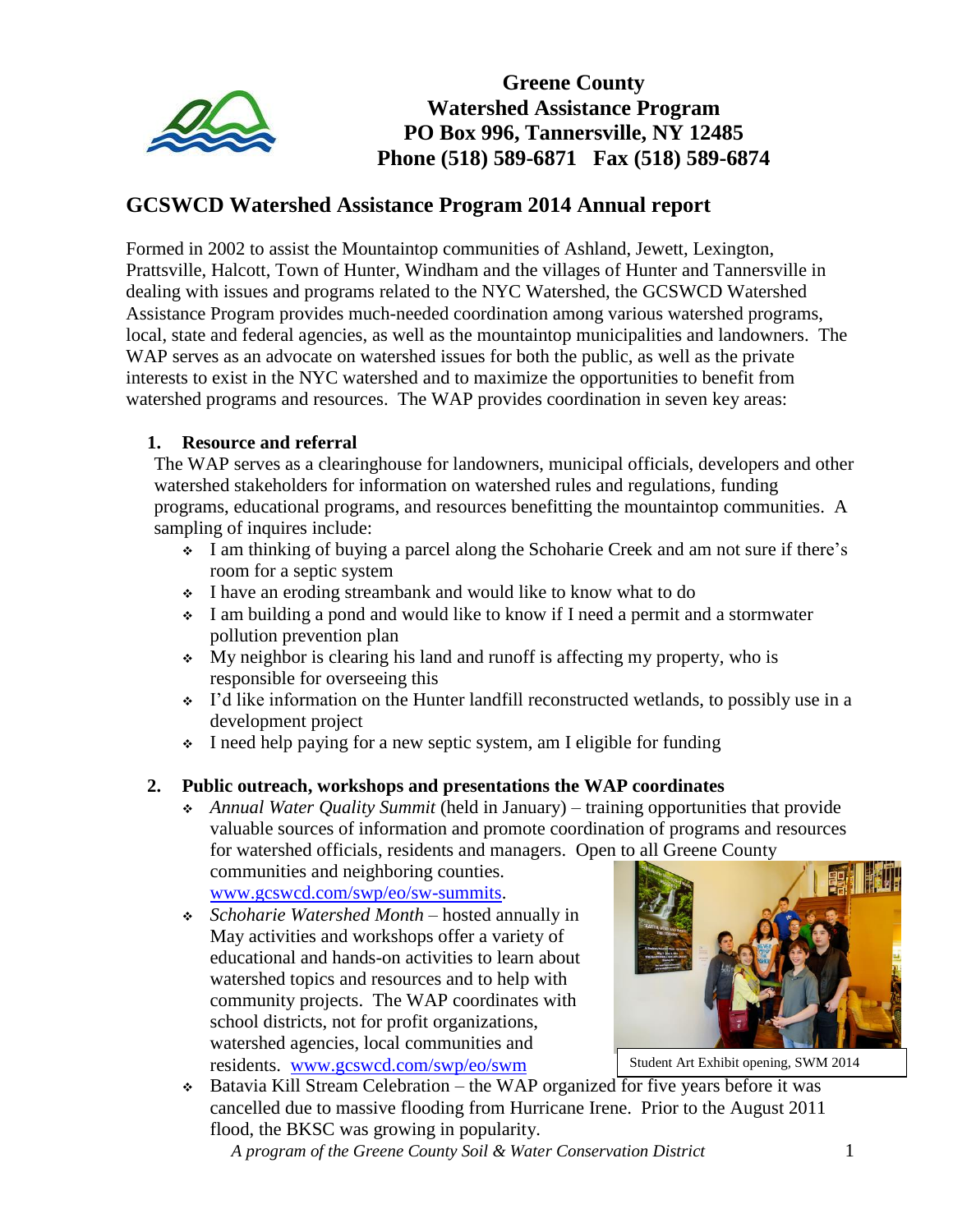# **3. Committee organization, coordination and participation**

- *Mountaintop Supervisors and Mayors Association* WAP organizes monthly meetings of Mountaintop leaders to discuss topics of mutual concern and interest that promote inter-municipal communication and innovation. Local, county and state topics are covered based on MSMA needs, as well as the endless world of the NYC Watershed (programs, policy, partnership building). The MSMA provides input and direction for the WAP and serves as program advisor based on priority needs the local leaders see for their communities.
- *Coalition of Watershed Towns* attendance at monthly CWT meetings to stay current on programs and policy initiatives affecting watershed communities, and to advocate for issues and concerns expressed by Greene County stakeholders. See advocacy below.
- *Schoharie Watershed Advisory Committee (SWAC) and subcommittees* (education/outreach, highway superintendents, habitat and recreation). The SWAC implements a \$2million stream management implementation program funded by NYCDEP through a contract with GCSWCD. WAP supports committee meetings, assists with application referrals, and provides regular updates to local communities on funded projects. [www.gcswcd.com/swp/smp/smip](http://www.gcswcd.com/swp/smp/smip)
- *Mountain Cloves Scenic Byway* facilitation of monthly meetings of the MCSB, Inc. and coordination with NYSDOT on signage (expected summer 2015).
- *Catskill Park Advisory Committee* participate in providing assistance, advice and guidance to the NYSDEC, the New York City Department of Environmental Protection (DEP) and other land managers in the management of the New York State Forest Preserve, the Catskill Park and the Catskill Watershed.

#### **4. Flood Hazard Mitigation Programs and Community Assistance**

- *FEMA Flood Buyout program* WAP is facilitating a federal buyout at pre-flood market value for 23 properties across the county. Many steps leading to closing have taken place for all properties. As of April 2015, nine properties closed and the remaining 14 will complete the program in 2015. Demolition takes place within three months of the closing and the property is restored to its natural floodplain state permanently removing any flood hazard. Some towns will use the vacant parcels to develop small parks where feasible, and with FEMA approval, others will be left fallow never to be developed.
- *Flood Hazard Mitigation Programs funded by NYCDEP* facilitating two new programs available to Greene County Watershed communities – 1) NYC Voluntary Flood Buyout and 2) Local Flood Analysis (LFA). GCSWCD and the WAP are assisting landowners and local communities through these programs including forming flood advisory committees that oversee LFA recommendations. Eligible projects in an LFA can apply for funding through the Catskill Watershed Corp, the organization that implements the \$17million Flood Hazard Mitigation Implementation Program.
- *Greene County All Hazards Mitigation Plan update*  support mountaintop communities with updating their annexes to the county plan and applying for HMGP funds when grant rounds are announced.